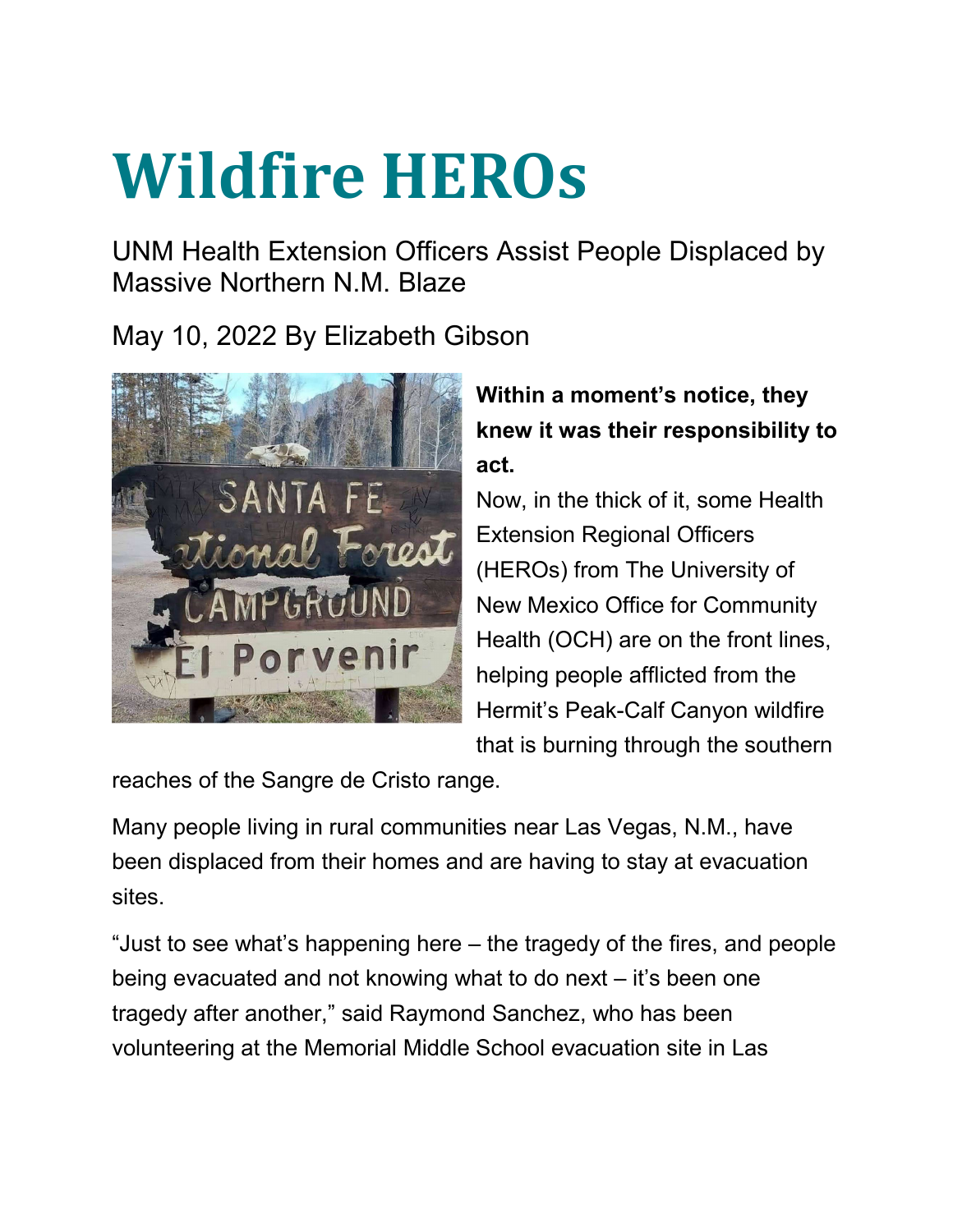Vegas. "All of these things that are happening in my community, I'm at a loss for words."

Sanchez is a part-time affiliate Health Extension Regional Officer (HERO) who grew up and resides in the town of about 13,000. He said he started working with HEROs – which aim to link UNM Health Sciences Center programs and resources to rural and underserved communities – because it's a way he can help his community and the surrounding regions, including San Miguel, Mora and Quay counties.

"I'm a HERO for those counties and provide connections to people and let them know how to access what kind of services and where," he said.

Arthur Kaufman, MD, vice president for Community Health, conceived of the HEROs program about 14 years ago, modeled on agricultural cooperative extension services and translated to the health care sector. There are full- and part-time HEROs in regions around the state.

"The HEROs have always had a special place in my heart. Some of our HEROs right now are up to their eyeballs dealing with these fires," Kaufman said. "They are just doing the work. And they're boots on the ground. They tell us what's needed and what's happening, and we help them in whatever way we can."

Juliana Anastasoff, a HERO based in the village of Chamisal in southern Taos County, said the immediate help HEROs were able to offer evacuees was only possible because of their deep familiarity with local communities.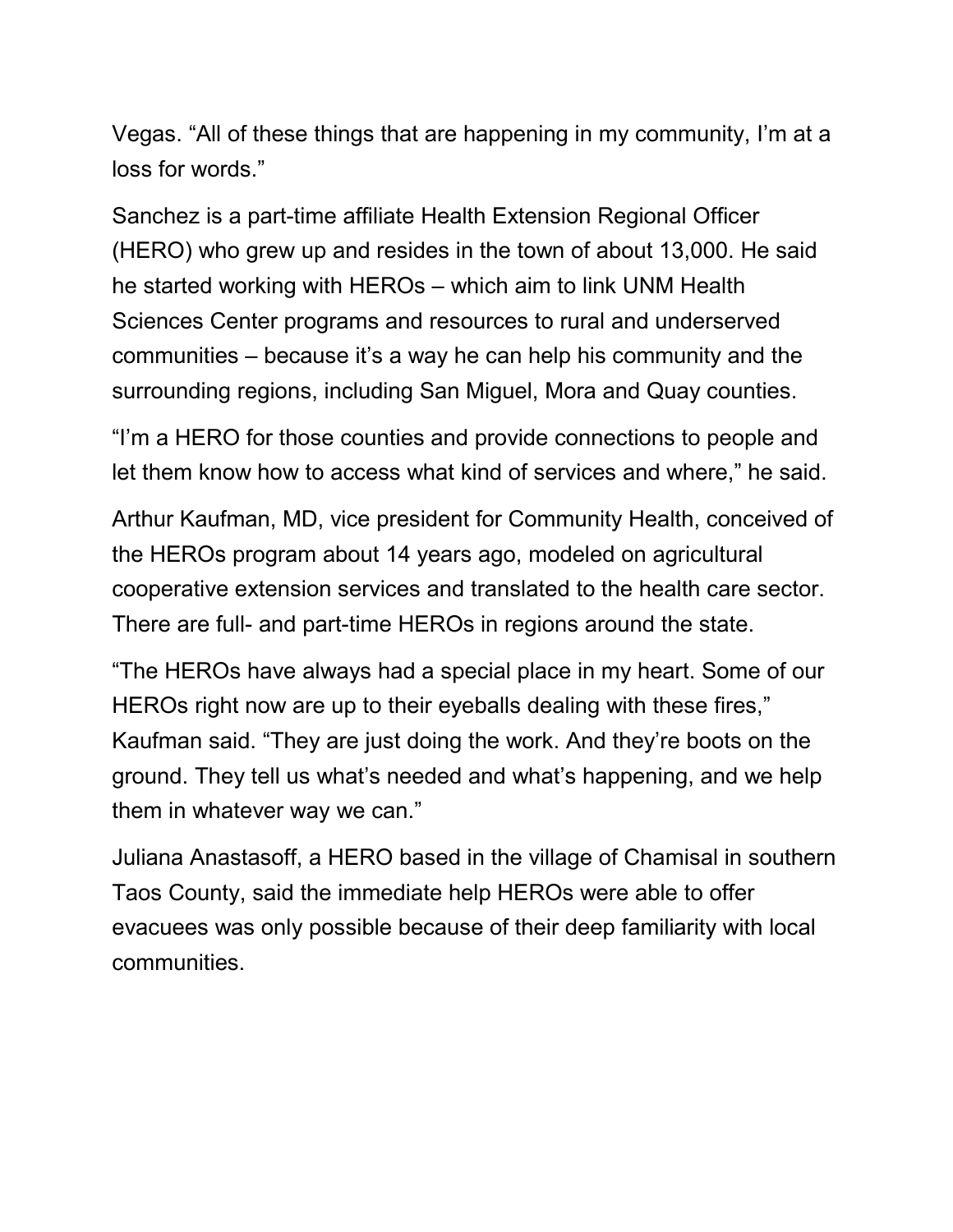We are able to mobilize rapidly, and we don't have to ask questions about where or who or start with introductions. This was an investment in the state to be able to know what's happening on the ground to provide guidance, and to show up and help on behalf of the Health Sciences Center. *—* **Juliana Anastasoff***, Health Extension Regional Officer*

"We are able to mobilize rapidly, and we don't have to ask questions about where or who, or start with introductions," she said. "This was an investment in the state to move some level of resource into the regional corners, and be able to know what's happening on the ground to provide guidance and to show up and help on behalf of the Health Sciences Center<sup>"</sup>

Anastasoff – who has been helping at the evacuation site at Peñasco High School – added that volunteers from the community came out in droves almost immediately after the fires started threatening the area.

"I showed up to a site that was just opening and immediately started identifying health-related needs of the folks that were coming in and I started taking care of them," she said, adding that many of the evacuees were elderly and dependent on prescription medication."

"If someone showed up without meds, or needed prescriptions transferred, I coordinated a lot of that communication," she said. "I was just trying to identify medical or health-related gaps, and as I learned about their needs and conditions, I continued to show up and check on them."

Sanchez played a similar role at the Las Vegas shelter.